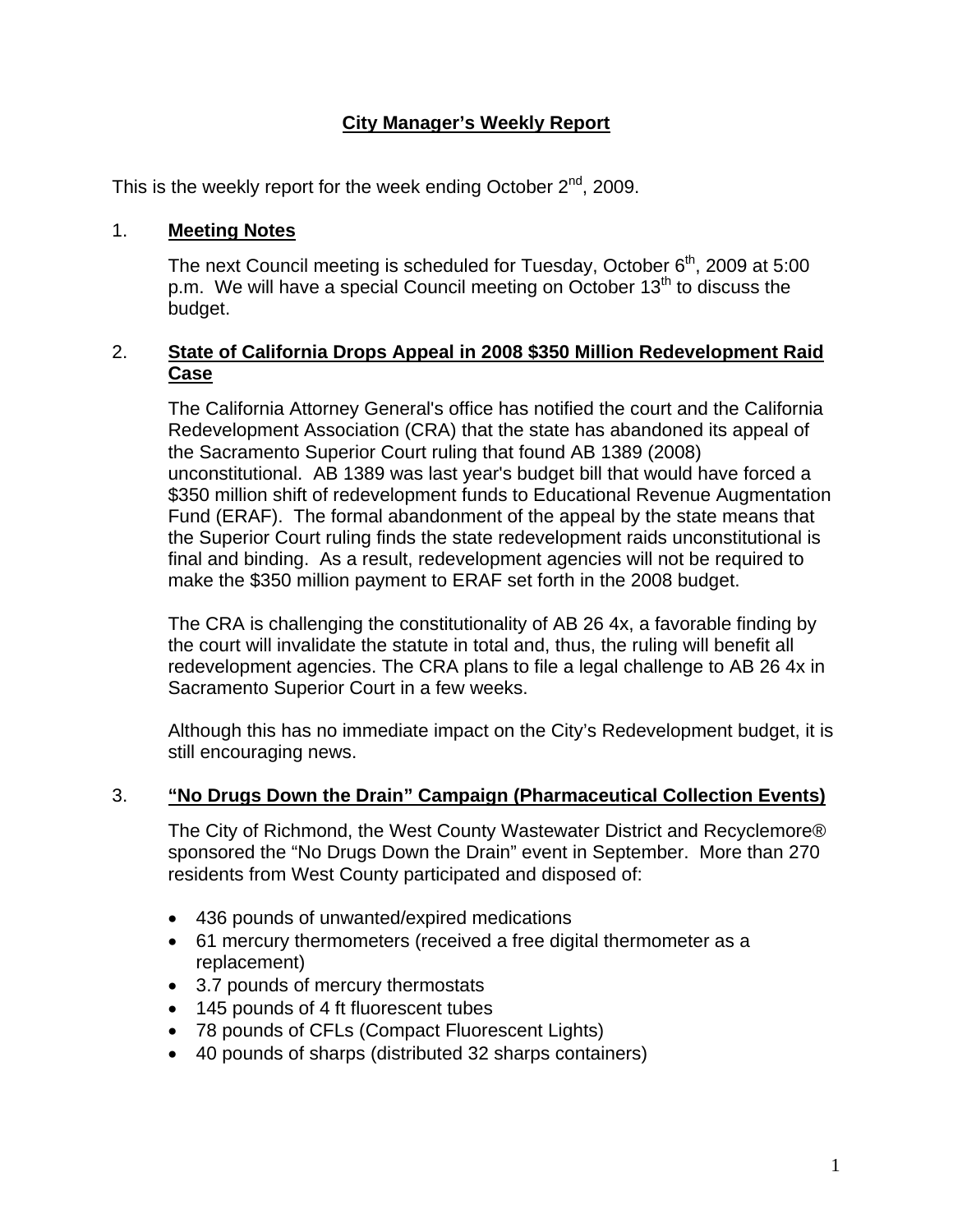Pollution prevention messages focused on pharmaceuticals, mercury, household hazardous waste collection and how proper disposal is important to maintaining and improving water quality.

Thank you to everyone for making this event so successful!

#### 4. **Recreation Highlights**

- **Senior Center: The Senior Center escorted over 12 participants to San** Francisco's Chinatown for a tour on September 24<sup>th</sup>, 2009.
- Field Monitoring: The Youth and Adult Sports staff has begun monitoring parks and fields throughout the City to ensure community members are obtaining the proper permits to use the facilities. These "gentle reminders" have generated an increase in the number of reservations and revenue.
- Home Front Festival: The Recreation Department has provided organizational support and will participate in the Home Front Festival on Saturday, October 3<sup>rd</sup>, 2009, from 11:00 a.m. to 6:00 p.m. Recreation Department staff will host the numerous activities of the Kids Adventure Zone.

#### 5. **Public Works**

Public Works completed the resurfacing of 16<sup>th</sup> Street from Pennsylvania to Burbeck Avenues, Florida Avenue from 41<sup>st</sup> to 42<sup>nd</sup> Streets, and Shasta Street from Carlson Boulevard to Tehama Avenue.

Next week, Public Works will resurface Butte Avenue from Carlson Boulevard to Tehama Avenue, and 35<sup>th</sup> Street from Wall to Ohio Avenues.

On October 13<sup>th</sup>, Public Works will resurface 42<sup>nd</sup> Street from Wall to Ohio Avenues.

#### 6. **Richmond PAL Masquerade Ball**

On Friday, October 30<sup>th</sup> Richmond PAL will present an evening of masquerade, dance, drinks, hors d'oeuvres, music and fun. Tickets may be purchased for \$25.00 per person at [www.brownpaperticket.com](http://www.brownpaperticket.com/) and benefit the Richmond Police Activities League (see attachment for further details).

#### 7. **Home Front Festival by the Bay Tomorrow!**

The 3<sup>rd</sup> Annual Home Front Festival by the Bay will be held on Saturday, October  $3<sup>rd</sup>$  from 11:00 a.m. to 6:00 p.m. at the Craneway Pavilion & Lucretia Edwards Park. The theme this year is "We grow when we come together." Join us for great music and entertainment, community and victory garden displays, National Park Service tours, and fun for the entire family! See attachment for further details.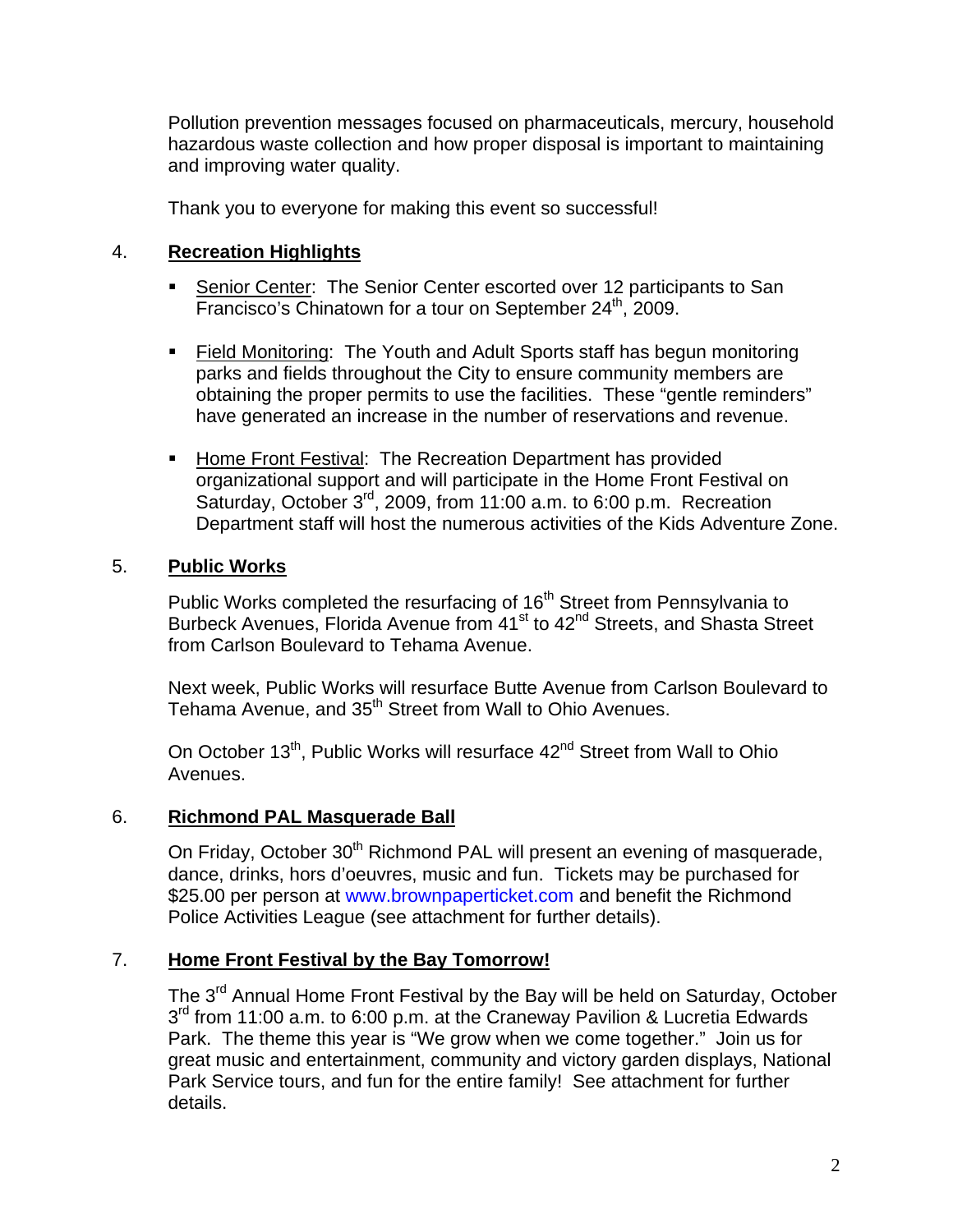## RICHMOND PAL PRESENTS... **MASQUERADE BALL**

AN EVENING OF MASQUERADE, DANCE, DRINKS, HORS D'OEUVRES. MUSIC, AND FUN AWAITS YOU.

Friday, October 30 6:00pm - 11:00pm

# MASQUERADE BALL

AN EVENING OF MASQUERADE, DANCE, DRINKS, FOOD, MUSIC AND HORS D'OEUVRES AWAITS YOU... JOIN US IN SUPPORT OF A WORTHWHILE CAUSE AMIDST MYSTERY AND INTRIGUE!



FRIDAY, OCTOBER 30, 2009 6:00pm - 11:00pm · \$25.00 per person · age 21&over **V.I.P. TABLES AVAILABLE** 

### **RPAL HAL HOLT MEMORIAL GYMNASIUM**

2200 MACDONALD AVENUE | RICHMOND, CA 94801 PHONE: (510) 621-1221

PRIZES FOR: BEST MALE COSTUME, BEST FEMALE COSTUME AND BEST DRESSED COUPLE FOR TICKETS & INFORMATION CALL RICHMOND PAL at the number above.

**TICKETS MAY BE PURCHASED AT BROWNPAPERTICKET.COM**